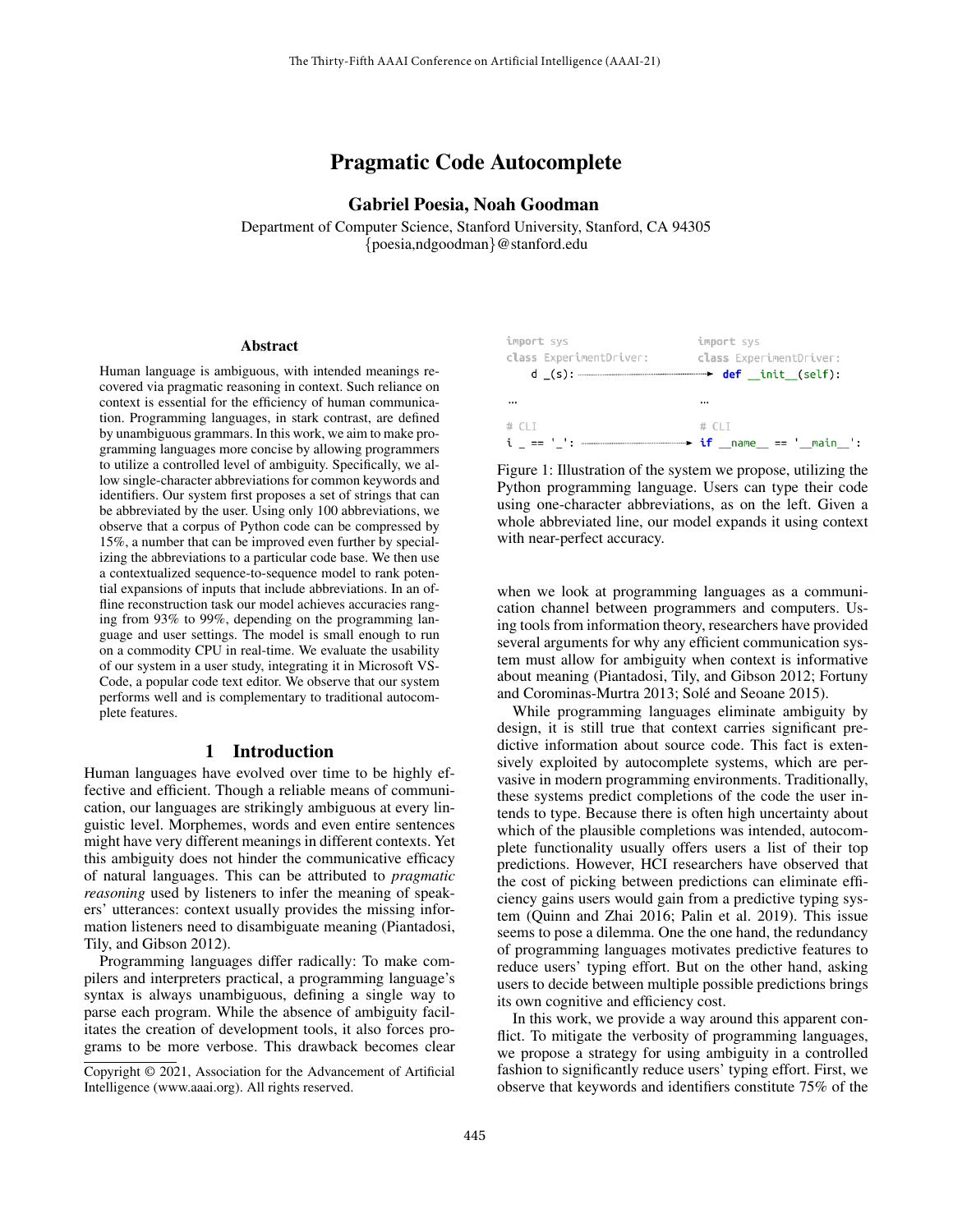characters in Python code in a sample of 1000 repositories from Github<sup>1</sup>. Furthermore, the distribution of uses of such keywords and identifiers is highly skewed. We find (Section 4) a set of 100 keywords such that 75% of all lines of Python code from our corpus contain at least one of them. Moreover, simply abbreviating these keywords to their first character compresses the entire corpus by 15%. Very much like homonyms in natural languages, these abbreviations introduce ambiguity: for instance, both return and range are abbreviated as  $r$ . However, by using the context in which the abbreviations occur, our model finds the correct expansion of an abbreviated line of code with near-perfect accuracy. Intuitively, return and range are used in contexts that are different enough for a model to be accurate in determining which occurrences of  $r$  should expand to each, as well as which occurrences should not be expanded at all. Our model's offline performance demonstrates that this intuition holds for a significant number of abbreviations.

These results motivate a system in which users type a whole line of code using these ambiguous short-hands, and have the system then expand it back to valid code. Figure 1 illustrates how this feature, which we call *pragmatic autocomplete*, works during user interaction. Users type code using abbreviations, like on the left. After typing an entire line of code, the user presses a button that triggers our model's expansion prediction. This produces the line of code shown on the right side, moving the cursor to the next line. Importantly, because of the model's high accuracy, no user confirmation is necessary: occasional errors can be manually fixed by the user, an event that becomes rarer the more the user adapts to the system. We validate that this proposed feature is usable and reliable in a user study, integrated with Microsoft VSCode's text editor. In summary, this paper makes the following contributions:

- We formulate the problem of *Pragmatic Code Inference*. This simple formulation generalizes the problem that traditional autocomplete systems solve, while accommodating other solutions that simplify the process of writing code.
- We describe an algorithm that proposes an optimal set of one-character identifier abbreviations for a corpus of code, and a model that can expand these abbreviations with near-perfect accuracy.
- We evaluate the proposed system both in offline tasks in 3 programming languages, and also in a user study. While the offline experiments demonstrate that the proposed system is reliable and that context is an important feature, the user study shows that it is easy to use and complementary to the autocomplete feature present in popular text editors.

## 2 Related Work

Since typing on digital devices became a widespread activity, autocomplete is now a ubiquitous feature of text input systems (Palin et al. 2019). These systems usually predict the next characters or words that the user is about to type, allowing users to confirm the prediction instead of typing it. Having high prediction accuracy is necessary in order to effectively improve users' typing rate (Trnka et al. 2009). However, even with highly accurate systems, the cognitive effort of verifying and choosing between suggestions oftentimes overwhelms users and ends up reducing their effective speed. This effect has been repeatedly observed in the Human-Computer Interaction (HCI) community (Koester and Levine 1996; Trnka et al. 2009; Quinn and Zhai 2016; Palin et al. 2019). To avoid this problem, our system finds abbreviation that it is able to invert with close to 100% accuracy, avoiding the need to consult the user on every prediction. Our interaction flow is most similar in spirit to the *keyword-based* autocomplete approach in (Lee, Hashimoto, and Liang 2019). In the system they propose, users can type out only the most informative words from the intended sentence. Then, their model inserts at once all predictable words that were left out. For example, the user might type "10 late" expecting the system to complete the message "I will be 10 minutes late".

For programming languages, models for code completion have been widely studied in the recent past (Raychev, Vechev, and Yahav 2014; Asaduzzaman et al. 2014; Bielik, Raychev, and Vechev 2016; Hashimoto et al. 2018; Svyatkovskiy et al. 2019; Svyatkovskoy et al. 2020). However, despite the lessons from previous work in HCI, these code completion systems are typically not evaluated with users. To the best of our knowledge, only Pythia (Svyatkovskiy et al. 2019) was integrated into a real code editor (Microsoft Visual Studio). The authors describe several practical techniques that they needed to make the feature fast enough to be used during user interaction. However, they do not report any experiments related to user efficiency. Because the interaction model is known to be crucial to improve user's efficiency, we chose to not adapt these offline models ourselves to attempt a comparison in our user study. Instead, we compare it with the autocomplete feature from the popular Microsoft VSCode editor.

## 3 Problem

While reducing typing effort for users is a common goal for a large body of work, the specific formulation of the problem that proposed systems attack varies widely. In this section, we propose a simple formulation that unifies different approaches to the more general problem of helping users type more efficiently, and then instantiate it to our particular solution.

Suppose the user wants to type an intended line of code l, from a universe  $L$  (e.g. lines of code in Python), in a context  $c \in C$  (e.g. the previous lines of code in the file). In a common typing environment, one option is always to type  $l$ using  $|l|$  keystrokes, without any assistance. However, predictive features can be used to require less input. We formalize this process as follows. A *predictive typing system* can be broken down into 3 components: (i) a set of signals  $S$ , which are strings that the user might type, (ii) a predictive function  $p_{\theta}(l|s, c)$ , that takes a user-provided signal s and its context  $c$ , and outputs a probability distribution over  $L$ , and (iii) a user interaction mechanism used to resolve ambiguity, when the prediction generated by  $p$  is uncertain.

<sup>1</sup> https://github.com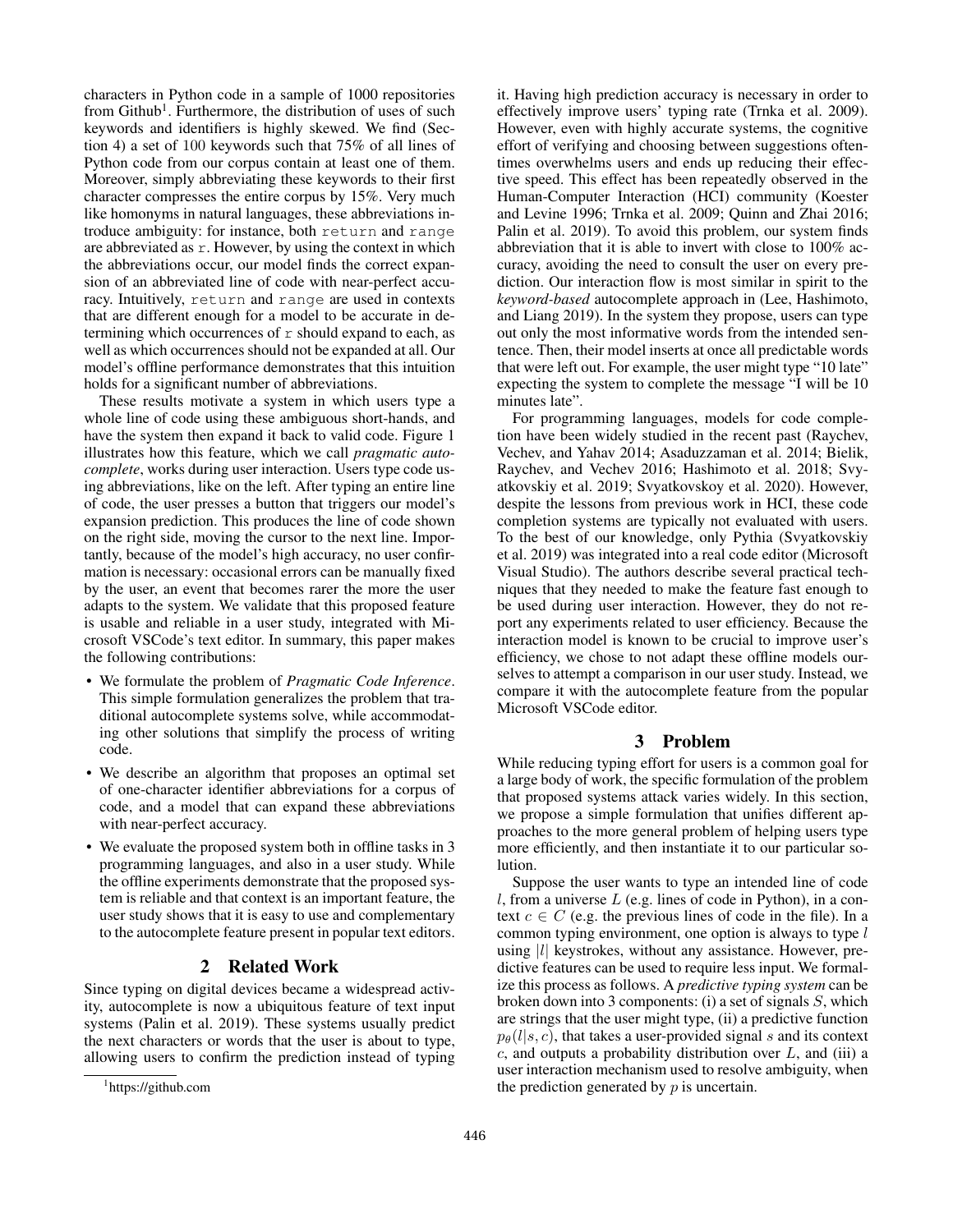Within this formulation, two common desiderata become clear: we want a system to allow users to provide short signals S, while still having high predictive accuracy. Precisely, suppose the user input is generated by a probability distribution with density P over triples  $(s, c, l)$ , where  $s \in S$  is the user-provided signal,  $c \in C$  is the context in which the signal was provided, and  $l \in L$  is the intended line of code. Then, a predictive typing system will optimize the trade-off between two goals. First, we want to maximize the *compression* the user gains when providing short signals instead of directly providing the intended lines of code. We can define the system's *compression*  $C_{\mathbb{P}}$  as:

$$
C_{\mathbb{P}} = 1 - \mathbb{E}_{(s,c,l)\sim \mathbb{P}}\left[\frac{|s|}{|l|}\right]
$$

.

.

For example, a compression  $C_{\mathbb{P}} = 0.10$  would mean that, on average, users save typing 10% of the characters by using the system's predictive feature. Moreover, we want the predictions to have high *accuracy*. If the user provides signal s under context  $c$ , the system's best guess about the intended line is the line *l* that maximizes  $p_{\theta}$ . Formally, we can denote this best-guess prediction by a prediction function  $\hat{l}_{\theta}$ , defined as:

$$
\hat{l}_{\theta}(s,c) = \arg \max_{l} p_{\theta}(l|s,c) .
$$

Then, the system's accuracy  $A_{\theta}$  is the probability of the prediction  $\hat{l}(s, c)$  being correct. Precisely,

$$
A_\theta = \mathbb{P}\left(l = \hat{l}_\theta(s,c)\right)
$$

Therefore, we define the problem of *Pragmatic Code Inference* as (i) designing the set of possible user signals S, which determines  $C_{\mathbb{P}}$ , and then (ii) optimizing the system's predictive accuracy  $A_{\theta}$ . From this formulation, we can obtain traditional autocomplete systems by only allowing signals S to be well-formed prefixes of lines of code in L. Then,  $p_{\theta}$  assigns probabilities to possible continuations of the provided prefix. However, predicting the full completion of a line of code given a small prefix is in general not feasible. Therefore, to be practical, such systems typically make predictions one or a few tokens at a time, with repeated interactions with the user for each line of code. Consulting the user every time the system performs a prediction seems inevitable, since the high uncertainty in determining what continuation the user wants is inherent to the problem. However, this problem formulation makes evident that this uncertainty stems from the choice of S. By choosing a different set of signals S, one might hope to still achieve significant compression while making prediction easier. This is the goal of the approach we lay out next.

## 4 Approach

In this section, we provide our approach to building a *predictive typing system* in light of the formulation from Section 3, including a solution to the *Pragmatic Code Inference* problem. This involves designing a set of short user signals S that are amenable to accurate inference given context. We

start by discussing higher-level design goals, and then describe the algorithms in each component of the system.

#### Design Goal: Avoid Disambiguation Interactions

As we observed before, the typical choice of autocomplete systems of taking signals  $S$  that are prefixes of  $L$  limits them to having low accuracy. This happens because there often are multiple plausible completions of a prefix of a line of code, depending on the user's intent. Under this constraint, a final user prompt to confirm every prediction is required for the system to be usable. However, it is known from experimental observations in HCI that these interactions with predictive systems might outweigh benefits in input compression. Therefore, we instead aim at obtaining a model with enough accuracy such that we can avoid as much as possible to interact with users for resolving ambiguities. To that end, we need to carefully design the set of signals  $S$  that our system accepts. Our goal is to constrain  $S$  in a way that allows a simple model to have high accuracy while still obtaining a significant *compression*.

### Abbreviations

Our approach takes inspiration from the efficiency of human communication. Over time, long words tend to be shortened, often collapsing into homonyms. But while most English words have multiple senses, context usually contains enough information to disambiguate each word (Piantadosi, Tily, and Gibson 2012). Since relevant context might come after the word itself in a sentence, humans use the entire utterance to make their final interpretation of individual words (Lieberman 1963). These observations lead us to choose for signals S, whole lines of code in which some short tokens have multiple interpretations, analogous to words with multiple senses in natural languages. Specifically, we simply allow tokens belonging to a defined set to be shortened to their initial character.

To choose the tokens that can be abbreviated in a principled fashion, we directly maximize *compression* as defined in Section 3. For such, assume we have a representative dataset  $D$  of code in the target programming language. Given the number of desired abbreviations  $n$ , Algorithm 1 finds the set of  $n$  tokens that yield optimal compression under the abbreviation scheme we described. First, the algorithm splits all lines of code from  $D$  into tokens, building a token frequency table  $\mathcal F$ . For each distinct token  $t$ that occurs  $\mathcal{F}[t]$  times in  $\mathcal{D}$ , the number of characters we would erase from  $D$  if occurrences of t were replaced by  $t_1$ (the first character of t) is exactly  $(|t| - 1) \times \mathcal{F}[t]$ . Since we're only considering whole tokens, deciding to abbreviate one token  $t$  (e.g. the keyword return) does not influence other tokens that have  $t$  as a substring (e.g. a variable called returnValue). Therefore, the decision for each token is independent, and the optimal choice for  $n$  tokens is to greedily take those that maximize  $(|t| - 1) \times \mathcal{F}[t]$ .  $FindAbbreviatableSet$  returns a list of such *n* tokens, ordered by their contributions to compression.

While this set optimizes compression, in practice we would also like to have a method for tuning the system's accuracy. Algorithm 2 provides such a mechanism.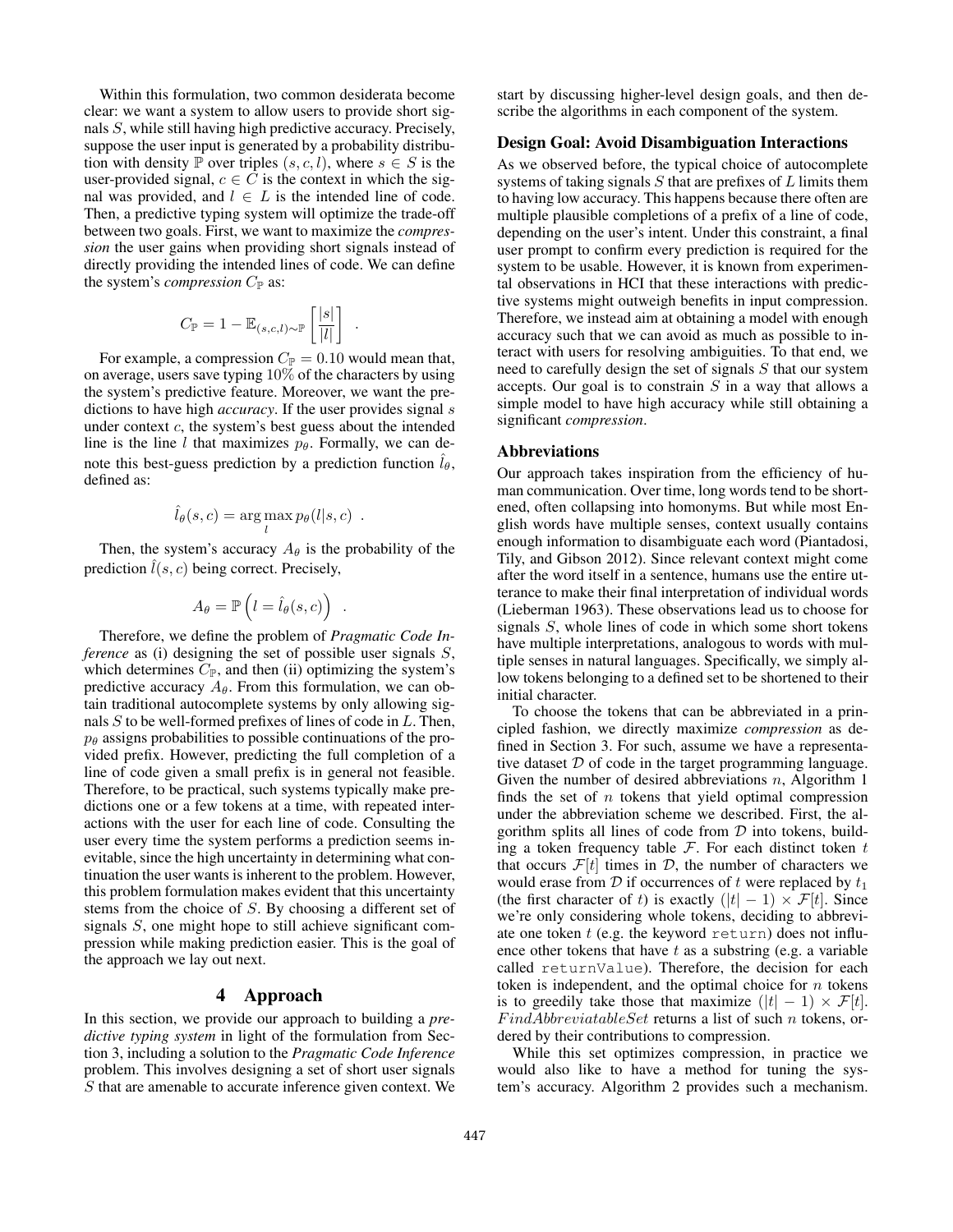Given an ordered list obtained by  $FindAbbreviatableSet$ , CapCollisions modifies it so that for each character, there are at most c possible expansions for it. Naturally, in case the number of expansions surpasses the limit, it keeps the c alternatives that contribute the most to compression. This parameter  $c$  of  $CapCollisions$  provides a knob for trading compression for better performance. A smaller  $c$  increases potential accuracy, since there are less options to choose from. In addition, it also bounds the number of options that need to be evaluated at runtime, giving users a simple way to calibrate the system's responsiveness depending on the available hardware.

**Function** FindAbbreviatableSet 
$$
(D, n)
$$
  
\n
$$
\begin{array}{l}\n\mathcal{F}[\cdot] \leftarrow 0 \\
\text{for each } l \in \mathcal{D} \text{ do} \\
\hspace{2.5cm} \begin{array}{r}\n\text{for each } t \in \text{tokenize}(l) \text{ do} \\
\hspace{2.5cm} |\mathcal{F}[t] \leftarrow \mathcal{F}[t] + 1 \\
\hspace{2.5cm} \text{end} \\
\text{end} \\
\mathcal{T} \leftarrow \mathcal{F}.\text{keys}().sort(\lambda t \cdot (|t| - 1) \times -\mathcal{F}[t]) \\
\text{return } \mathcal{T}[1...n]\n\end{array}
$$

**Algorithm 1:** Finds a list of n tokens that maximize compression on a dataset  $D$  of lines of code, when those tokens are abbreviated to a single character.

| Function CapCollisions (T, c)                                                                                                                                                            |
|------------------------------------------------------------------------------------------------------------------------------------------------------------------------------------------|
| $\mathcal{T}' \leftarrow []$                                                                                                                                                             |
| $\text{for } i \leftarrow 1 \text{ to }  \mathcal{T}  \text{ do}$                                                                                                                        |
| $\begin{array}{c}\n \text{if } \mathcal{T}' \text{.count}(\lambda t \cdot t_1 = \mathcal{T}[i]_1) < c \text{ then} \\  \mid & \mathcal{T}' \text{.append}(\mathcal{T}[i])\n \end{array}$ |
| $\text{end}$                                                                                                                                                                             |
| $\text{return } \mathcal{T}'$                                                                                                                                                            |

Algorithm 2: Removes elements from a list of tokens  $\mathcal T$  so that the number of potential expansions for any abbreviation is limited by  $c$ . This allows users to smoothly trade-off compression for higher accuracy.

### Expanding Abbreviations

With a fixed *abbreviatable set* S obtained by combining Algorithms 1 and 2, we can now train a neural network to invert these abbreviations. During training, we assume a *maximally terse* user, that uses all abbreviations whenever possible. This process is illustrated in Figure 2. We start with a dataset  $D$  of code (a), containing lines of code paired with a fixed number of K lines that preceded it in its original file<sup>2</sup>. We also have the set  $S$ , depicted in (b). After sampling one line from  $D$  (e.g. return self.request.size()), we abbreviate all tokens in it that belong to  $S$ , obtaining an abbreviated line (e.g.  $r$  s.r.size(), shown in (c)). We then feed this shortened line into a standard character-based sequence-to-sequence model with attention (d), trained with teacher forcing to recover the original line (e). Context is



Figure 2: Architecture and training of the conditional language model that expands abbreviations. We start with a dataset (a) and a set  $S$  of abbreviatable tokens (b). During training, we get a sample line of code, apply all possible abbreviations (c), and feed it into a contextual sequence-tosequence model (d) that is trained using teacher forcing to recover the original line (e).

embedded using an one-dimensional convolutional layer followed by max-pooling, and fed into the network using ConcatCell (Jaech and Ostendorf 2018). The same character embeddings are used for the signal and the context, and are learned end-to-end during training. With this procedure, we obtain a model for  $p_{\theta}(l|s, c)$ .

During test time, the set of possible expansions for any signal s can be directly enumerated by using the set  $S$ . Because of the abbreviation scheme we use, only singlecharacter tokens in the input are candidates for expansion. Each of those can either remain as they are or be expanded to one of the strings in  $S$  that start with that character. Instead of having the neural network output  $l$ , which sometimes produces errors unrelated to the abbreviations, we instead enumerate the potential expansions with beam search, using  $p_{\theta}(l|s, c)$  to rank them. We normalize the log-probability of each candidate by its length, otherwise expansions would be naturally discouraged for making the output longer. If the set  $S$  was post-processed by CapCollisions, the branching factor during beam search is bounded by c. As we show in Section 5, this system is already useful when  $c$  is set to numbers ranging from 2 to 4, which guarantees good responsiveness during use.

### Personalization

The described training procedure assumes a dataset of representative source code in a given programming language. However, one specific user or project might use libraries, names or coding patterns that are not globally common. The generic aspect of the set  $S$  is apparent when we inspect the abbreviatable tokens we obtain for our Python, Java and JavaScript datasets. Besides the basic keywords of each lan-

<sup>&</sup>lt;sup>2</sup>The context will contain less than  $K$  previous lines for samples taken from the top  $K - 1$  lines of a file.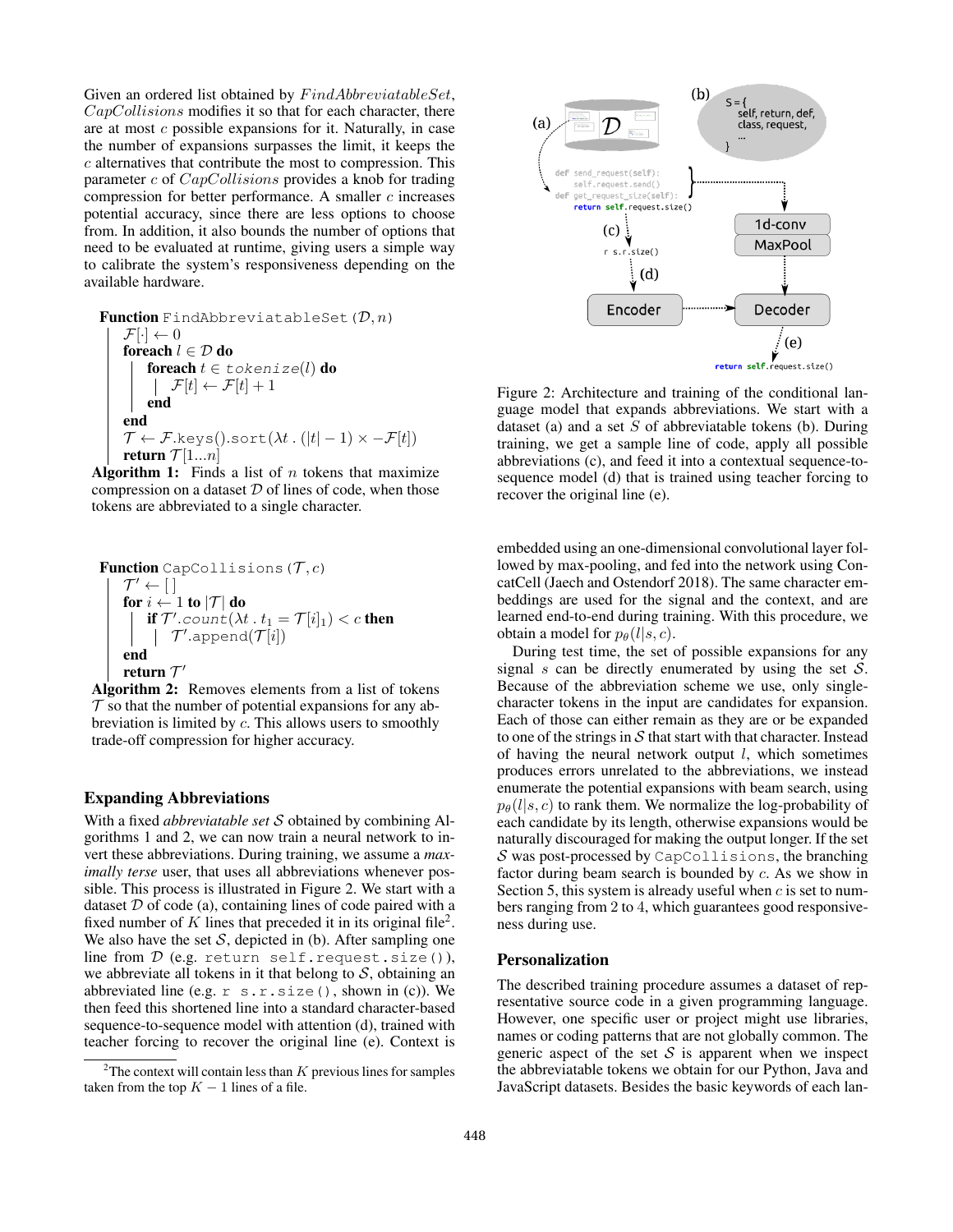guage, we find class and function names mostly belonging to standard libraries. Thus, in order to maximize the compression our system yields to one particular user, we want to be able to personalize it.

Assuming the user has a small corpus of existing code, this personalization of the model can be done by starting with a pre-trained model, and then simply (i) using Algorithm 1 to find the list of tokens  $\mathcal{T}_{user}$  that maximizes compression for the user's code base, and then (ii) fine-tuning the neural model using the user's code, exactly as done in training. As we report in Section 5, applying this straightforward adaptation step to a single code repository significantly boosts the compression the system yields, while maintaining high accuracy. Moreover, this procedure is efficient enough to run on a commodity CPU for a medium-sized repository. To give a concrete idea, fine-tuning to a repository with 10k lines of Python takes less than 5 hours on a modern laptop. This is important since individual users may not have GPUs, and sending code to an external server brings potential privacy concerns.

### User Interaction

Initially, the user does not know which keywords can be abbreviated. To allow for a smooth learning curve, our prototype highlights tokens in the set  $S$  when the user types them in their full form. This communicates, without interruption, that the user might choose to abbreviate that token the next time it is needed. Despite this cuing, there may be a substantial learning curve while users internalized which tokens can be shortened. To expand abbreviations, the user presses a shortcut once after an entire line is typed – that line is expanded and the cursor moved to the next.

### 5 Experimental Results

In this section, we assess how well the *pragmatic autocomplete* system we described meets the goals of allowing concise inputs, having high accuracy and being usable to humans. We implemented<sup>3</sup> our algorithms and models using the PyTorch 1.6.0 library (Paszke et al. 2019). To train and evaluate our models, we collected a dataset of code from open source repositories in Python, Java and JavaScript, the 3 programming languages that were ranked as the most popular in the Stack Overflow Developer Survey 2020<sup>4</sup> . We ran all experiments on a server with an NVIDIA™ TITAN™ Xp GPU with 12GB of memory. Architecture details and parameters can be found in the Appendix. We use this prototype to answer the following research questions:

- 1. How accurate is the model in expanding abbreviated lines from a maximally terse user? Is context, both in the form of previous lines and words surrounding an abbreviation within-line, important to obtaining high accuracy?
- 2. Does the model allow for a smooth trade-off between compression and accuracy, as we change parameters?
- 3. What is the impact of fine-tuning the model on a particular repository in terms of accuracy and compression?

4. Can human users benefit from using our *pragmatic autocomplete* feature to type code?

## Dataset

We used the Github API to collect a list of 7 million public repositories. From these repositories, we sampled  $10<sup>5</sup>$  files of source code written in each of our target programming languages. We split these files into training/validation/test sets using a standard 80%/10%/10% split. From each file, we extract 20 examples of lines of code along with the 10 previous lines as its context. These limits are not reached in small files or in the first lines of a file. This gives us a dataset of roughly 1.3 million lines of code with context in each language.

## Accuracy and Context

First, we evaluate how accurate our model is in expanding abbreviations produced by a maximally terse user. In this experiment, for each programming language, we use FindAbbreviatableSet on the training set to compute a set of 100 abbreviatable strings. Here, we use the entire obtained set, without capping the number of collisions (i.e. without CapCollisions). We then abbreviate all examples in the test set, and evaluate the model's accuracy in reconstructing the original line. We vary the number of previous lines given as context to our model. As a fully noncontextual baseline, we use an LSTM-based language model for each language to rank potential expansions. The results we obtained are in Table 1. We observe that the two forms of context that we consider are both important to obtain high accuracy results. This observation is consistent across programming languages. For all of them, a Conditional Language Model (CLM) that takes no previous lines performs significantly better than a Language Model (LM) that does not consider the user signal, but instead ranks alternatives in an isolated manner (i.e. asking how likely a given expansion is regardless of the user signal).

Adding previous lines as context improves further. The best context size depends on the programming language. After a certain point, adding more context will have minimal or even negative impact in accuracy. Indeed, given our architecture, providing distant context could dilute the useful information in nearby context: since context is embedded using convolutions and max-pooling, each dimension of its representation intuitively tells whether a given pattern (matched by a convolution kernel) occurs at least once in the context. That signal is informative when it refers to lines of code that are nearby, but less so when the occurrence of the pattern is distant from the current line. Overall, given the gains we observed when using small contexts, we can give a positive answer to our first research question: using context to interpret user signals is useful, and it is possible to obtain high top-1 accuracy with a simple contextual model.

#### Ambiguity and Compression

We now evaluate the trade-off between compression and accuracy that *CapCollisions* provides, again considering a maximally terse user. A degenerate model that allows no

<sup>&</sup>lt;sup>3</sup>Code is available at https://github.com/gpoesia/magicomplete 4 https://insights.stackoverflow.com/survey/2020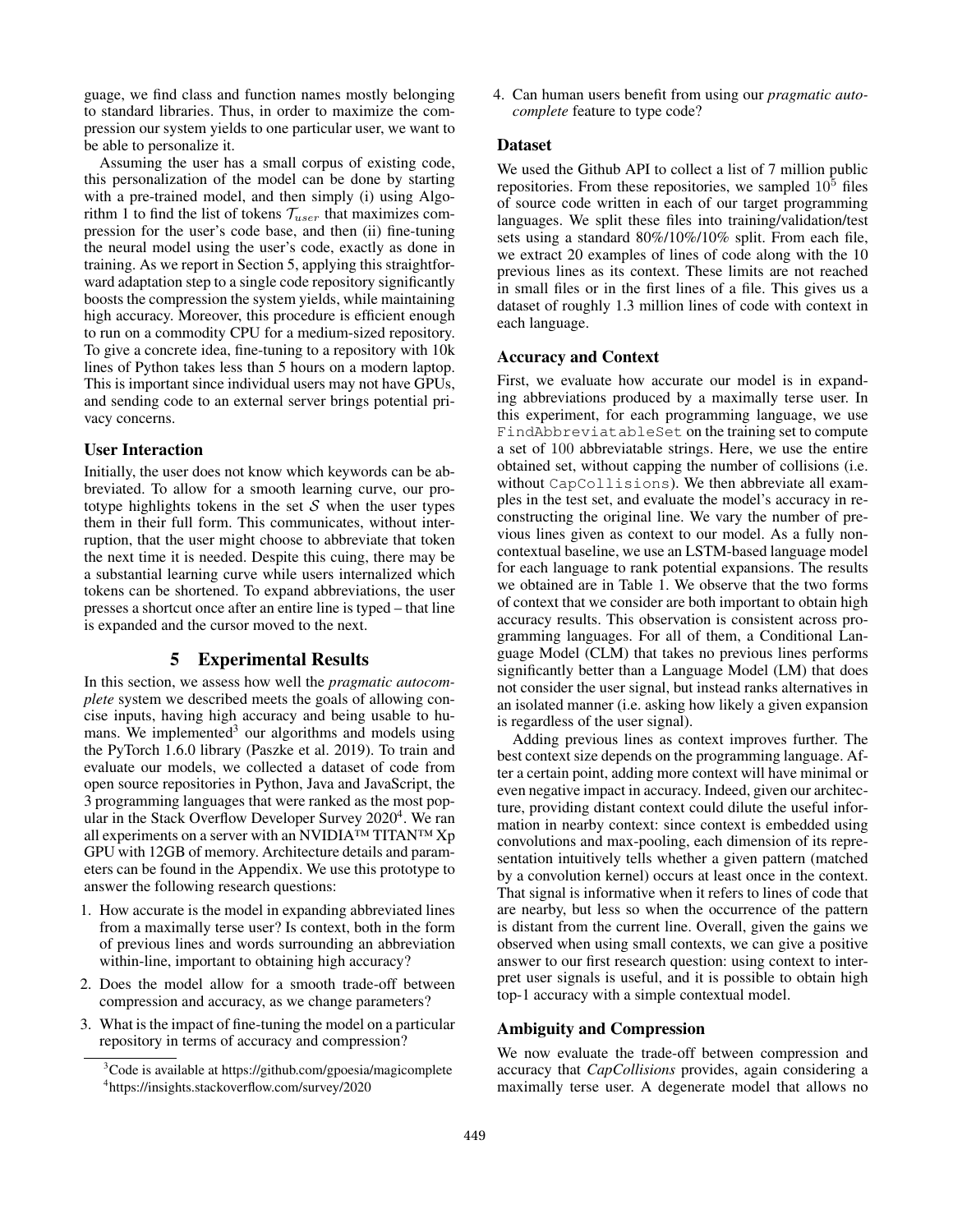| Model           | Python | Java. | <b>JavaScript</b> |
|-----------------|--------|-------|-------------------|
| LM.             | 0.746  | 0.817 | 0.736             |
| CLM, ctx size 0 | 0.908  | 0.942 | 0.880             |
| CLM, ctx size 1 | 0.924  | 0.957 | 0.907             |
| CLM, ctx size 3 | 0.938  | 0.963 | 0.925             |
| CLM, ctx size 5 | 0.942  | 0.963 | 0.931             |
| CLM, ctx size 7 | 0.945  | 0.963 | 0.926             |

Table 1: Top-1 accuracy of our Conditional Language Model (CLM) given a context of varying size, and a non-contextual Language Model (LM), in a reconstruction task that considers a maximally terse user.



Figure 3: Accuracy/compression trade-off for our Conditional Language Model, varying the maximum number of elements we allow in the abbreviatable set that start with the same character (parameter  $c$  of CapCollisions).

collision in any of the characters, obtained by setting  $c = 0$ (i.e. no abbreviations), necessarily obtains 100% accuracy, since there is no abbreviation to expand. For the same reason, it also yields  $0\%$  compression. When we increase  $c$ , we would like to see only small losses in accuracy with significant improvements in compression. This is indeed what we find (Figure 3). The gains in using even small values of  $c$  are significant: with  $c = 3$ , we get roughly 15% compression in Python and JavaScript, and above 20% compression in Java. Meanwhile, accuracy remains high – ranging from  $93\%$  to  $99\%$  depending on c and the programming language. These observations allow a positive answer to our second research question: the contextual model provides a smooth trade-off between compression and accuracy.



Figure 4: Compression obtained in 30 repositories before and after fine-tuning the system.

## Adaptation and Fine-tuning

Particular repositories may have very different statistics than the language as a whole (for instance, due to heavy use of libraries and repository-specific helper functions). This suggests that adapting our system to a given repository may be useful. To evaluate this idea we uniformly sampled 10000 Python repositories from our corpus. Most repositories on Github are rather small, with a median of only 4 files. Finetuning the system for a project is more reliable when we have enough data to both train and evaluate the updated model. Therefore, we took 30 random repositories among the 100 largest in our sample. We did not attempt to find optimal configurations for any particular repository; this experiment was only run once, splitting the files in each repository into 80% for training and 20% for evaluation. We start with our generic Python model with 100 abbreviations. Then, for each repository, we recompute the optimal abbreviatable set, and then fine-tune the model for 10 epochs on the specific repository data.

When applying all abbreviations in each repository before and after the abbreviatable set is adapted, the benefits of fine-tuning become clear. The distribution shifts towards higher compressions, as shown in Figure 4. Indeed, the median compression rises from 13.8% without adaptation to 17.7% with.

This gain is only useful if accuracy is maintained. Accuracies of the generic model gets in each repository are fairly high, with a median of 93.5%. After we adapt the abbreviations, but before the model is fine-tuned, these accuracies drop significantly, to a median accuracy of 75.7%. Thus, the model does not adapt to new abbreviations in a zeroshot manner. After fine-tuning with the new abbreviations, however, we again observe high accuracies in all repositories, with a similar distribution as before. The median accuracy drops slightly, to 91%, which could potentially be improved by using *CapCollisions* and tuning hyperparameters. These results allow us to give a positive answer to our third research question: fine-tuning to a specific repository further improves performance.

### User Study

We integrated our prototype of *pragmatic autocomplete* in Microsoft VSCode, the most popular code text editor in the Stack Overflow Developer Survey 2019<sup>5</sup>. VSCode's editor component can be executed in a Web environment. It has all editing features available in the offline version, including it's default autocomplete that predicts the next token while the user types. We recruited 10 participants, who were students at redacted. Participants were shown 5 Java code snippets, on the left side of the screen, one at a time, and had to type it on the right side as fast as possible using four different autocomplete conditions: "No autocomplete", "Pragmatic", "VSCode default", or "VSCode+Pragmatic". The snippets were up to 10 lines of code, randomly sampled from our dataset before the experiment. Each participant saw each snippet in each condition, with order of snippets and conditions randomized. Before each condition, they watched a

<sup>5</sup>The 2020 survey did not ask about development environments.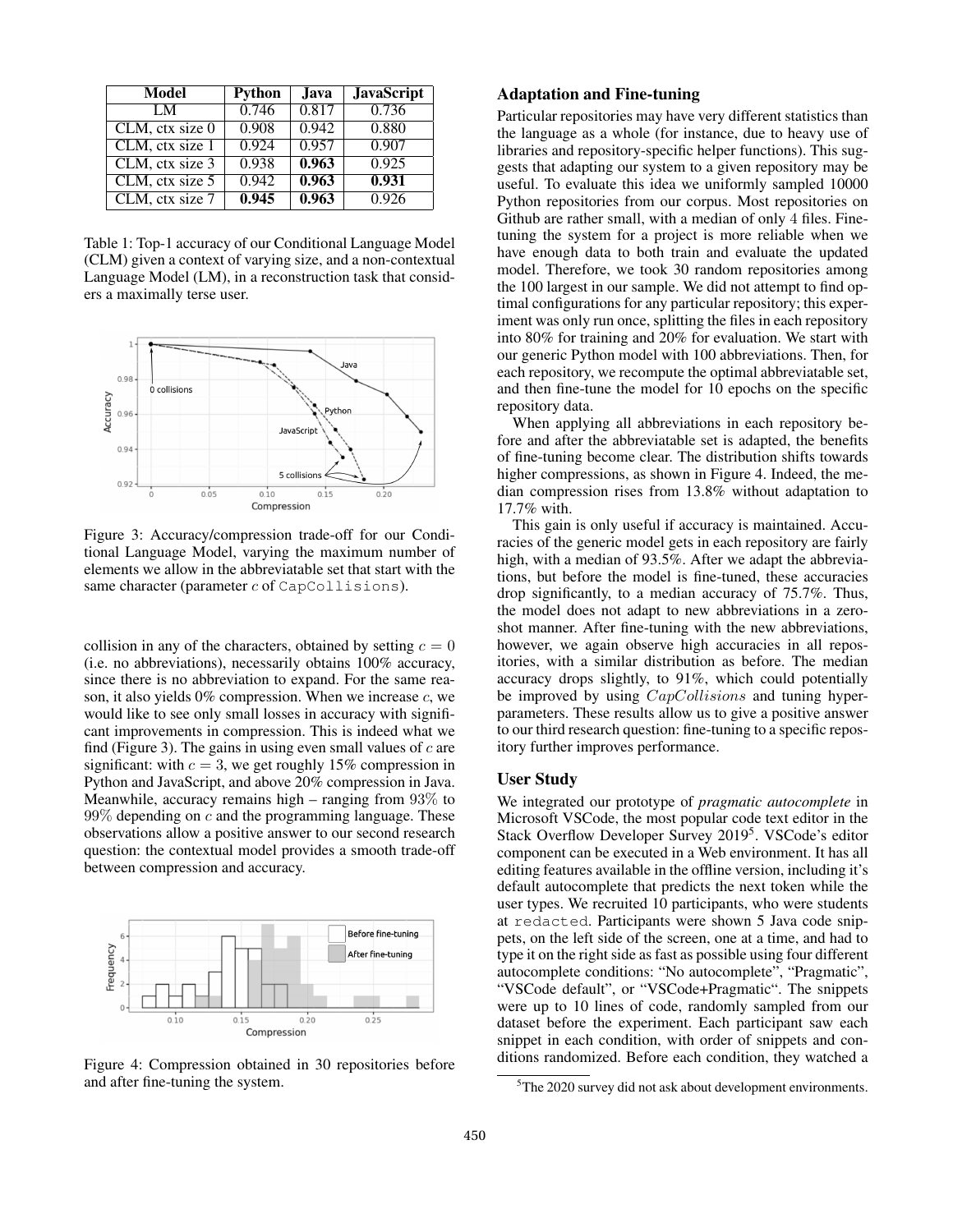short video that showed how the editor works with the autocomplete feature that they were about to use. In total, the experiment took from 25 to 50 minutes. Participants accessed the experiment interface from their own computers. (Our model was running on a shared server with no GPU, and a Intel™Xeon™2.40GHz CPU.) We measured users' effective typing speeds and number of keystrokes needed to type each snippet in each setting. After the experiment, participants filled a survey asking about the frequency with which they use VSCode, which of the 4 settings they would most like to use, and an optional free-form comment about their experience during the task.

Typing speeds in the three autocomplete settings are shown in Figure 5; here we used the "No autocomplete" setting to normalize our measures in other settings, since typing speeds varied widely between participants (ranging from 127 to 421 characters per minute in a snippet). We notice that there is a learning curve for our pragmatic autocomplete, with users increasing typing speed over the course of usage. By the last snippet, using both autocomplete features users were on average 9.3% faster than not using any autocomplete (7.4% with just *Pragmatic Autocomplete*). This is still lower than what users obtained by using VSCode's autocomplete alone: in that setting, in the last snippet, users were 13% faster than not using any autocomplete. Typing speed doesn't improve across trials using only VSCode's features. This is expected since VSCode's autocomplete is very similar to other editors, furthermore most users were already familiar with VSCode: in a survey, only 3 users reported never or rarely using VSCode, while the other 7 use it occasionally or as their primary editor.

The picture is different when we look at the number of keystrokes participants needed. A visualization of this result is shown in Figure 6. We find *Pragmatic Autocomplete* reduces the number of keystrokes when added to either the "No autocomplete" or to the "VSCode default" setting. In the last two snippets in the setting "VSCode+Pragmatic" participants used only 83.8% of the keystrokes they needed without autocomplete, compared to 88.3% with just VS-Code's autocomplete. These systems are thus complementary. (Indeed, our feature focuses on reducing the effort to type very frequent tokens. Users typically ignore traditional autocomplete for those, as they would need to shift attention to the prompt. On the other hand, our autocomplete does not yet expand local identifiers, which VSCode does.) The observed keystroke savings indicate that, with enough familiarity with our system and a lesser need to stop and confirm that it did what was expected, typing speeds should improve. To observe significant typing speed gains over traditional autocomplete, we would likely need to observe users for a longer period. Furthermore, we would ideally observe programmers in a more natural setting, since the task used here– copying code–is significantly different than programming.

When asked to rank which setting they would most likely use, all 10 participants reported they would enable both autocomplete systems. If they had to choose just one, 9 participants would prefer the more familiar default autocomplete, and no participant would prefer having no autocomplete. Overall, these results provide positive evidence for our



Figure 5: Average user typing speed using each autocomplete setting in each snippet that each participant typed (normalized by speed not using autocomplete for the same snippet). Error bars are bootstrapped 95% confidence intervals, and we show the best regression line. Typing speed started below 1 for Pragmatic and VSCode+Pragmatic, but improved significantly during the experiment ( $R^2 = 0.53$  and 0.74, respectively). Typing speed in VSCode was higher, but improved less throughout the task ( $R^2 = 0.15$ ).



Figure 6: Average keystrokes users needed to type two consecutive snippets, as the experiment progresses. Counts are normalized by "No autocomplete", and shown with 95% bootstrapped confidence intervals. *Pragmatic Autocomplete* increasingly adds savings on top of *No autocomplete* and *VSCode*.

fourth research question: *Pragmatic Autocomplete* is usable and complements traditional systems.

### 6 Conclusion

The goal of autocomplete systems in programming is to provide users with a more efficient interface for typing code. This has traditionally been accomplished by predicting continuations of prefixes of the input, but that does not need to be the case. We thus proposed a *Pragmatic Autocomplete* system, that allows for ambiguity at the level of keywords and identifiers. Our approach was inspired by the way natural language embraces ambiguity, which can then be resolved in context. Our model achieved high accuracy disambiguating abbreviations in context, in a way that complements traditional autocomplete systems. We hope that this new formulation of predictive typing systems can open up other avenues of research in designing intuitive and compact user signals that a model can interpret, yielding more efficient forms of communication between users and machines.